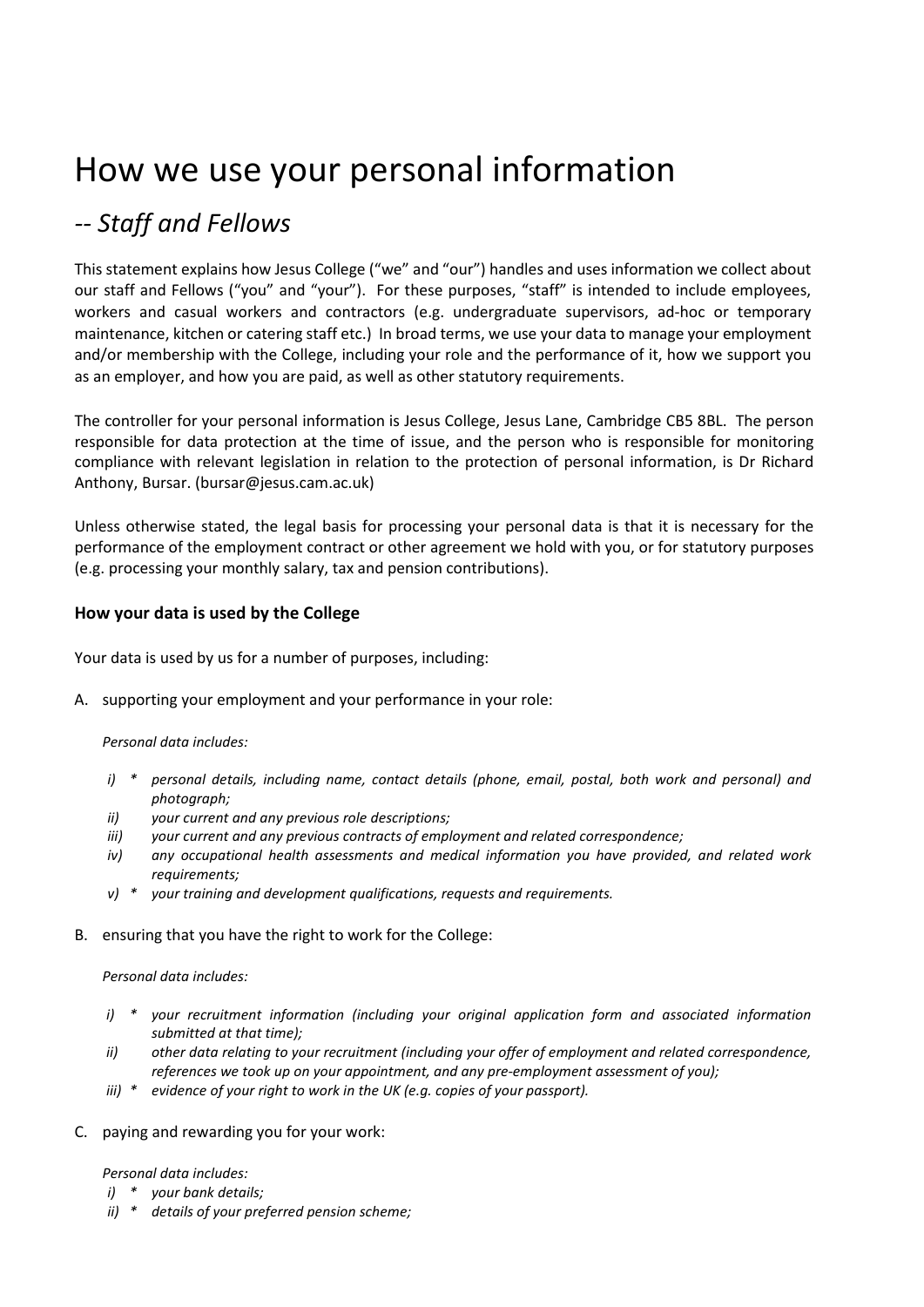- *iii) your current and previous salary and other earnings (e.g. maternity pay, overtime), and the amounts you have paid in statutory taxes*
- *iv) correspondence between you and the College, and between members and staff of the College, relating to your pay, pension, benefits and other remuneration.*

*In addition, we maintain records of your use or take-up of any benefit schemes provided by us (e.g Medicash)., which we collate and monitor to review the effectiveness of these staff benefits. The legal basis for this processing is that it is in our legitimate interest to ensure that any staff benefit schemes represent good value for money to both you and us, and to ensure that you do not overuse your entitlements.*

D. administering HR-related processes, including records of absences and regular appraisals of your performance and, where necessary, investigations or reviews into your conduct or performance:

*Personal data includes:* 

- *i) \* records of your induction programme and its completion;*
- *ii) \* records of your performance appraisals with your line manager;*
- *iii) records, where they exist, of any investigation or review into your conduct or performance;*
- *iv) records of absences from work (including but not limited to annual leave entitlement, sickness leave, parental leave and compassionate leave)*
- *v) correspondence between you and the College, and between members and staff of the College, regarding any matters relating to your employment and/or membership and any related issues (including but not limited to changes to duties, responsibilities and benefits, your retirement, resignation or exit from the College and personal and professional references provided by the College to you or a third party at your request).*
- E. maintaining an emergency contact point for you:

*Personal data includes details of your preferred emergency contact, including their name, relationship to you and their contact details.\**

F. monitoring equality and diversity within the College:

*Personal data includes information relating to your age, nationality and gender.*

G. disclosing personal information about you to external organisations, as permitted or required by law.

If you have concerns or queries about any of these purposes, or how we communicate with you, please contact us at the address given below.

Data marked with an \* relate to information provided by you, or created in discussion and agreement with you. Other data and information is generated by the College or, where self-evident, provided by a third party.

The College does not routinely access or monitor social media accounts but may do so if we reasonably believe that you have breached the terms and conditions of your employment, or have behaved in a way that brings the College into disrepute. We also reserve the right to investigate any social media posts that are brought to our attention and which we cannot reasonably be expected to ignore.

Please see the relevant section of the Staff Handook and our social media guidelines which are available at: <https://jnet.jesus.cam.ac.uk/jnet/college-information/policies-and-guidelines/communications>

We also operate CCTV on our site which will capture footage. Information relating to CCTV are available at: [https://jnet.jesus.cam.ac.uk/jnet/college-information/policies-and-guidelines/health-safety-and](https://jnet.jesus.cam.ac.uk/jnet/college-information/policies-and-guidelines/health-safety-and-welfare/safety-and-security)[welfare/safety-and-security](https://jnet.jesus.cam.ac.uk/jnet/college-information/policies-and-guidelines/health-safety-and-welfare/safety-and-security)